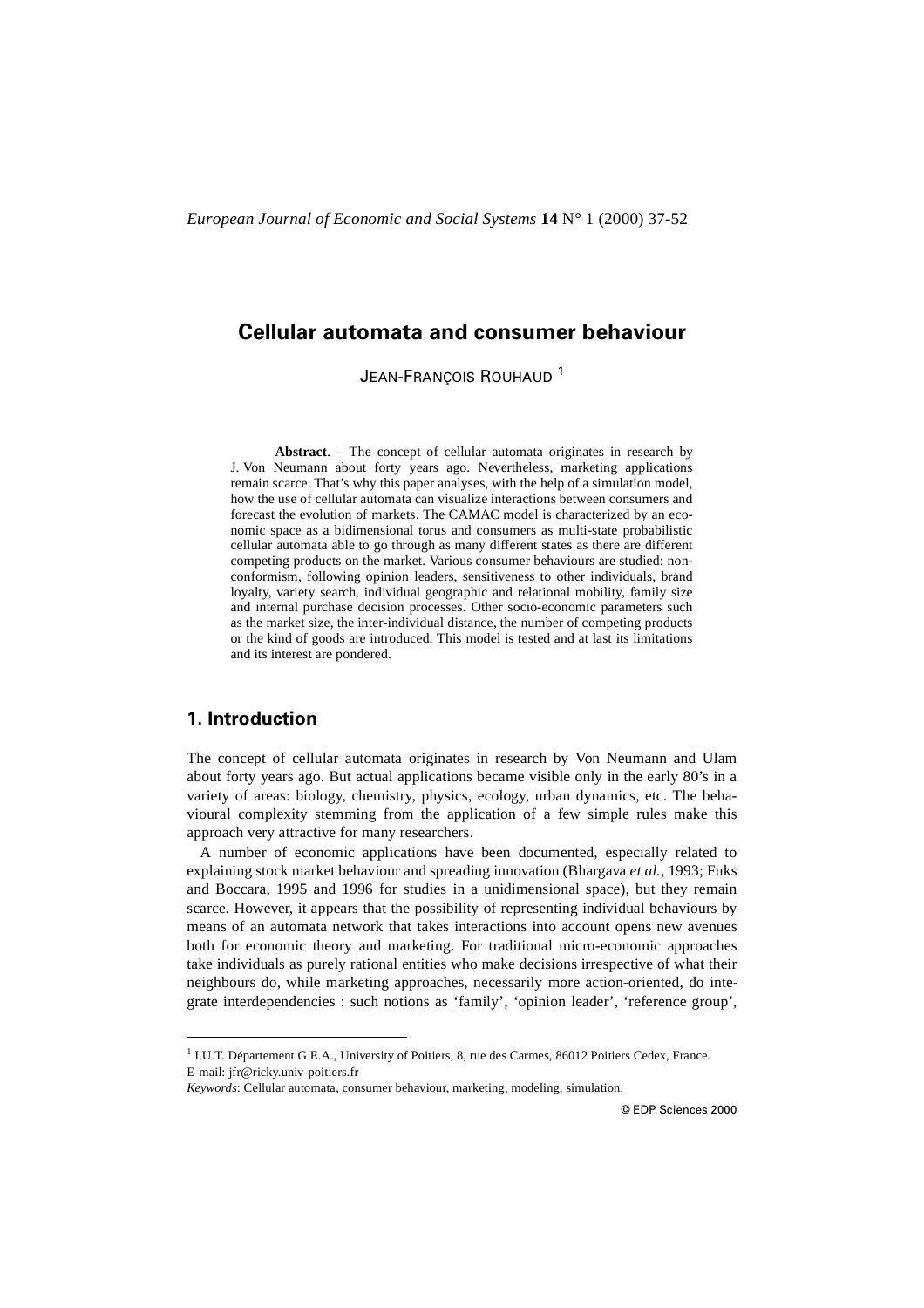'vicarious learning' are indeed analysed and integrated into some consumer behaviour models (Dubois, 1995; Engel *et al.*, 1993; Solomon, 1995). Bass's mixed influence model (1969) and its sequels (*cf.* for a review El Ouardighi and Tapiero, 1997) incorporate various numbers of those ingredients. But cellular automata can help represent visually and accurately phenomena involving a number of interdependent units everywhere where the notion of distance (whether in be spatial or relational) is relevant and time treated as discrete. Within that view, resorting to automata networks seems to provide us with a consistent framework for the study of consumer interactions on a market. On the basis of a few elementary rules, the evolution of a market can thus be simulated, its path calculated and its final state defined.

Researchers have devised models that provided for that end. Deissenberg (1996) has proposed a network of consumer-cellular automata incorporating proximate relations in a hexagonal space. Similarly, market time path study allow Robert-Demontrond and Thiel (1996) to forecast a market's dynamic properties through automata network simulation.

The main purpose of this paper is to analyse how the use of cellular automata can help modelizing interactions between consumers involving more complex economic or psychological behaviours. Its secondary aim is the study of specific market trends for each kind of rule, and conclusions about the future of such markets. The CAMAC (Cellular Automata Model Applied to Consumption) model has been devised to this exploratory end. A standard version of the model is first presented, then a number of rules of behaviours and environment are proposed and tested. Finally, suggestions for application to more complex universes will be made.

## **2. How cellular automata work**

The general principle involved is a simple one. Consumers are represented by probabilistic cellular automata, moving inside a codified space-time continuum (a bidimensional torus), and depending on various behavioural rules. They may go through several states, each state representing the purchase or use of a specific product at a moment *t*.

## **2.1.** *Space-time characteristics*

The relevant space is a bidimensional torus. Indeed, taking two dimensions into account contributes to enhanced realism and more diversified situations than a one-dimension framework such as some researchers use. Moreover, a torus will make irrelevant the problems linked to edges.

The space itself is orthogonal. Each cell in it is surrounded by 8 neighbouring cells that rule its behaviour (the so-called Moore neighbourhood). This very classical representation allows for multiple influences. Other solutions might be implemented, such as a hexagonal space (6 neighbouring cells), Von Neumann's neighbourhood (4 neighbouring cells), other neighbourhoods based on a higher than 1 radius (hence involving an even higher number of neighbouring cells), or even spaces with more than 2 dimensions, generating a hypertorus.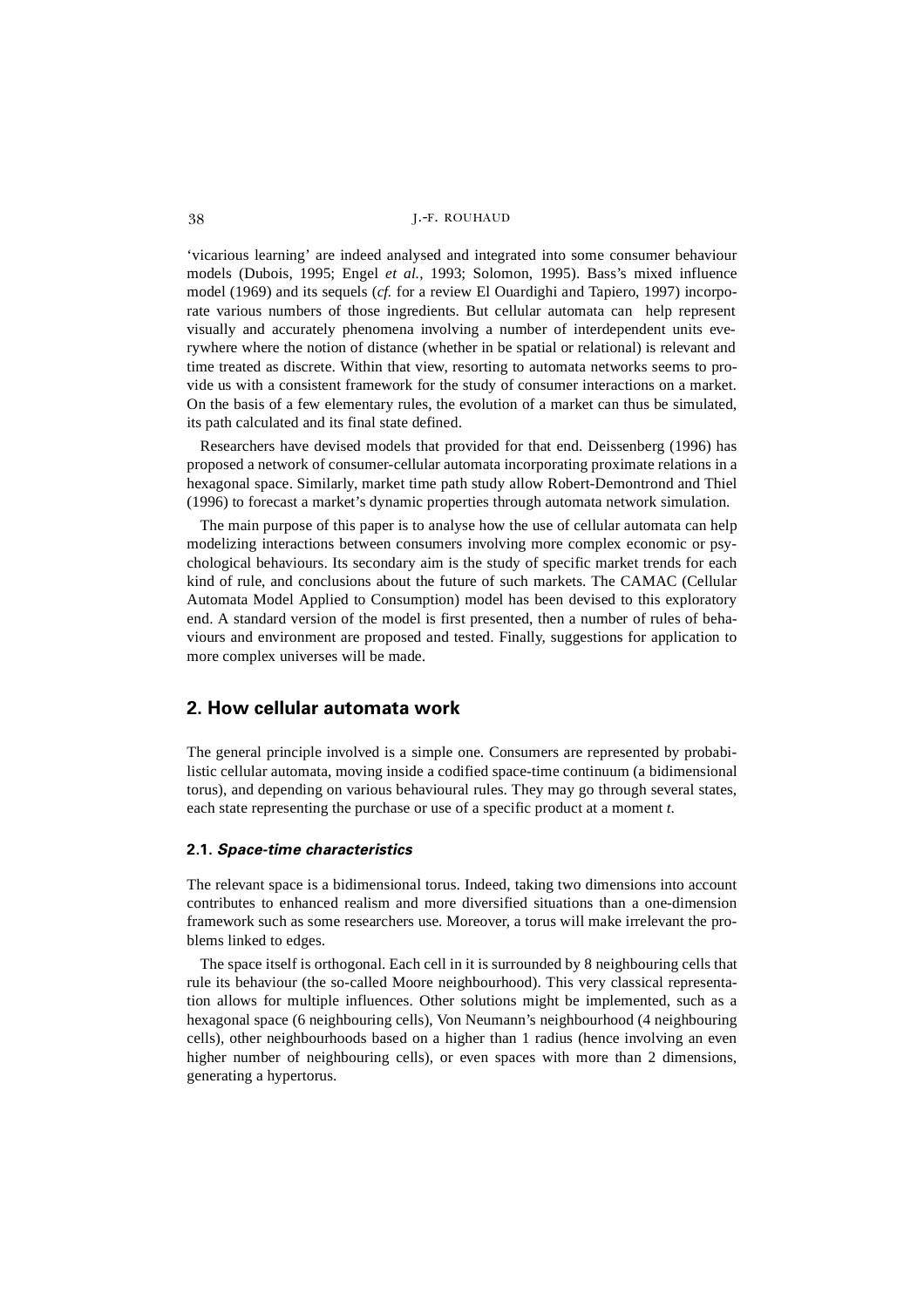Time, like space, is discrete in nature. The state of a given cell at *t* (whether it be instant or period) depends on its neighbouring cells' states at  $t - 1$ , and possibly, according to the applied transition rule, to the state of the cell itself at  $t-1$ , which will induce a memorisation phenomenon.

That space is the locus of inter-individual distances. Those are not necessarily geographical, but may be social or relational. In that sense, the automaton network can be compared to a sociogram.

#### **2.2.** *Consumers as multi-state probabilistic cellular automata*

Each consumer is represented by one cell in the torus. The value taken by the cell at *t* is an indicator of the action (*e.g*. product purchase).

The behaviour of a probabilistic automaton is predicted by a probability law. Each individual, for each *t*, will make a choice among a range of products according to the choices made by its neighbours during *t –* 1.

The likelihood of product *j* being chosen by individual *i* for *t*, *i.e.* the likelihood for cell *i* to be in state *j* at *t* is written:

$$
p_{j,i,t} = V_{j,t-1} / V_i
$$

where  $V_{j,t-1}$  is the number of *i*'s neighbours who choose product *j* at  $t-1$  and  $V_i$  is the number of *i*'s neighbours.

The resulting behaviour is one of imitation of neighbours, a standard case in reference and vicarious learning groups (*cf.* for a marketing study of such situations Nord and Peter, 1980).

The deterministic choice hypothesis was discarded, as it postulates the consumer's perfect rationality and consistency of behaviour, which sounds quite unrealistic.

The cellular automata can go through as many different states as there are different competing products on the market.

The consumer purchases a product which is renewed for each *t*. That hypothesis is a cornerstone of the standard model, and will be dispensed with later.

#### **2.3.** *The initial configuration*

The initial state of each cell  $(t = 0)$  can be randomly determined, according to a given probability distribution or a predetermined framework stemming from a particular hypothesis.

#### **2.4.** *Market time path*

As operations are repeated, the state of the cells evolves, patterns may emerge and choice frequency change. Automata network dynamics will normally lead to a final configuration matching one of the 4 categories defined by Wolfram (1986): fixed and homogeneous states, simple periodic structures, chaotic and aperiodic structures, complex structures. Conclusions about long-term trends in some markets may then be drawn.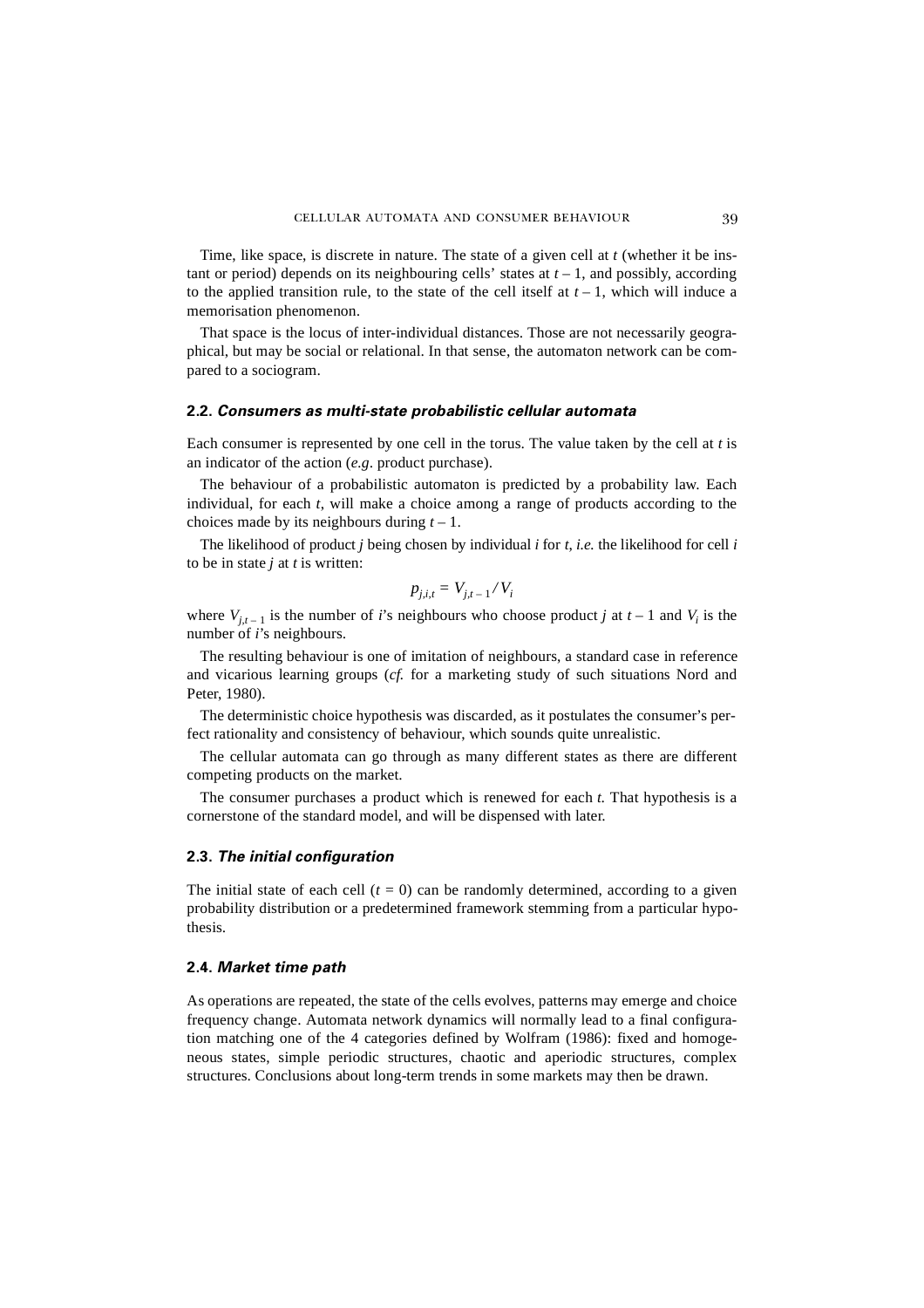#### **2.5.** *General structure of algorithm*

The algorithm used in the CAMAC model may be described as follows:

Phase 1: Initialisation nt: number of periods in the simulation  $t = 0$ Parameter values (space type, number of cells) Initial state of cells (random or deterministic) Cell initial state display

Phase  $2 \cdot t = t + 1$ 

Phase 3: Transition rule For each cell Observation of neighbouring cells' states at *t* – 1 Application of chosen transition rule New state of cell Cell new state display

Phase 4: If *t* < nt then go back to phase 2

Phase 5: End Result display

The transition rule, in the standard version of the model, reflects the neighbour imitation behaviour, and is written:

$$
e_{i, t} = f(p(e_{v, t-1}))
$$

where  $e_{i,t}$  is the state of the cell at *t*; *v*, *i*'s neighbourhood;  $e_{v,t-1}$ , the vector of cell states of *v* at  $t - 1$ ;  $p$ , the vector of probabilities pertaining to *v*'s cell states; and  $f$ , the function giving  $e_{i,t}$ 's value according to p.

Other more complex transition rules will be proposed further on, which will help modelise various situations.

#### **2.6.** *Testing the standard algorithm*

#### *Testing conditions*

The standard algorithm and its variants was tested in series of 30 simulations involving a given parameter group.

The number of simulated individuals is 576, spread over a torus whose flat equivalent would be a 24-cell side square.

Moore's neighbourhood prevails.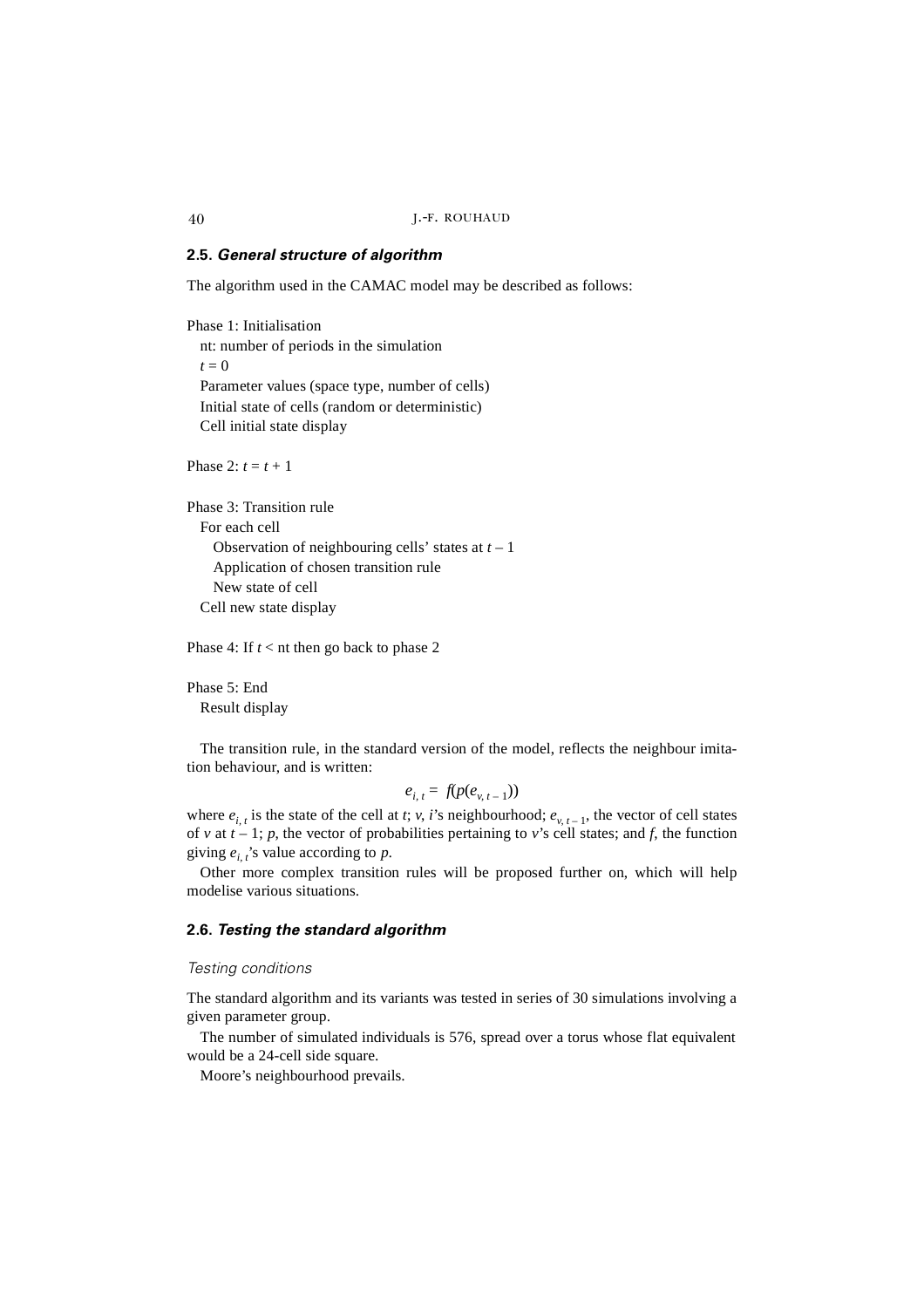The number of states np (products between which consumers may choose) is 3, which was deemed preferable to 2 as it licenses the testing of more complex market situations. Maximum duration for simulations is 9,999 periods.

Initial configuration setting is done randomly as each individual is given a choice of products with a probability of 1/np, *i.e.* 1/3.

#### *Test results*

All simulations show the same characteristic evolution in 3 unequal phases.

The first phase is short (about 20 periods): cells display quasi-random values.

The second phase's length is variable (about 20 to 200 periods). During that phase, fuzzy fluctuating structures appear, reflecting the 'neighbourhood coherence' principle proposed by Phipps (Phipps, 1989; Langlois and Phipps, 1997), which states that 'in a system of interactive cells, the state achieved in one cell tends to take over the neighbouring cells'. That phase ends with the elimination of one product.

The third phase, which is at least as long as the combined first two, reflects a monopoly situation. For a significantly long time, the influence struggle between the 2 remaining products is indecisive, but invariably ends with the elimination of one.

The final configuration thus matches Wolfram's class 1 attractors. On average, it is achieved after 441 repetitions, with a standard deviation of 332.

An economic interpretation, which however shouldn't be over-generalised, thus shows an inescapable trend towards concentration in a competition situation, as soon as the assumed imitation behaviour is an individual feature.

# **3. Market segmentation**

Random initialisation of a set of consumers implies those being homogeneously spread in the space of socio-economic relations. The reality is, of course, far less clear-cut. Geographic isolates, the existence of a culture- or income-based spatial or relational segregation, social or economic preferences all contribute to making the hypothesis of a random spread of individuals a highly unrealistic one.

In terms of a cellular automata network, initial market segmentation on geographic or socio-economic criteria can be obtained by allocating each product's consumption to a specific area in the torus.

#### *Adopted rule*

 $e_{i,0} = e_{p,0}$  where *p*, 0 is an area where only product *p* is consumed at instant 0.

Variants of such a rule might be used to account for specific situations:

- areas where it is mostly though not exclusively product *p* that is initially consumed,
- areas separated by obstacles with parametrable manageability.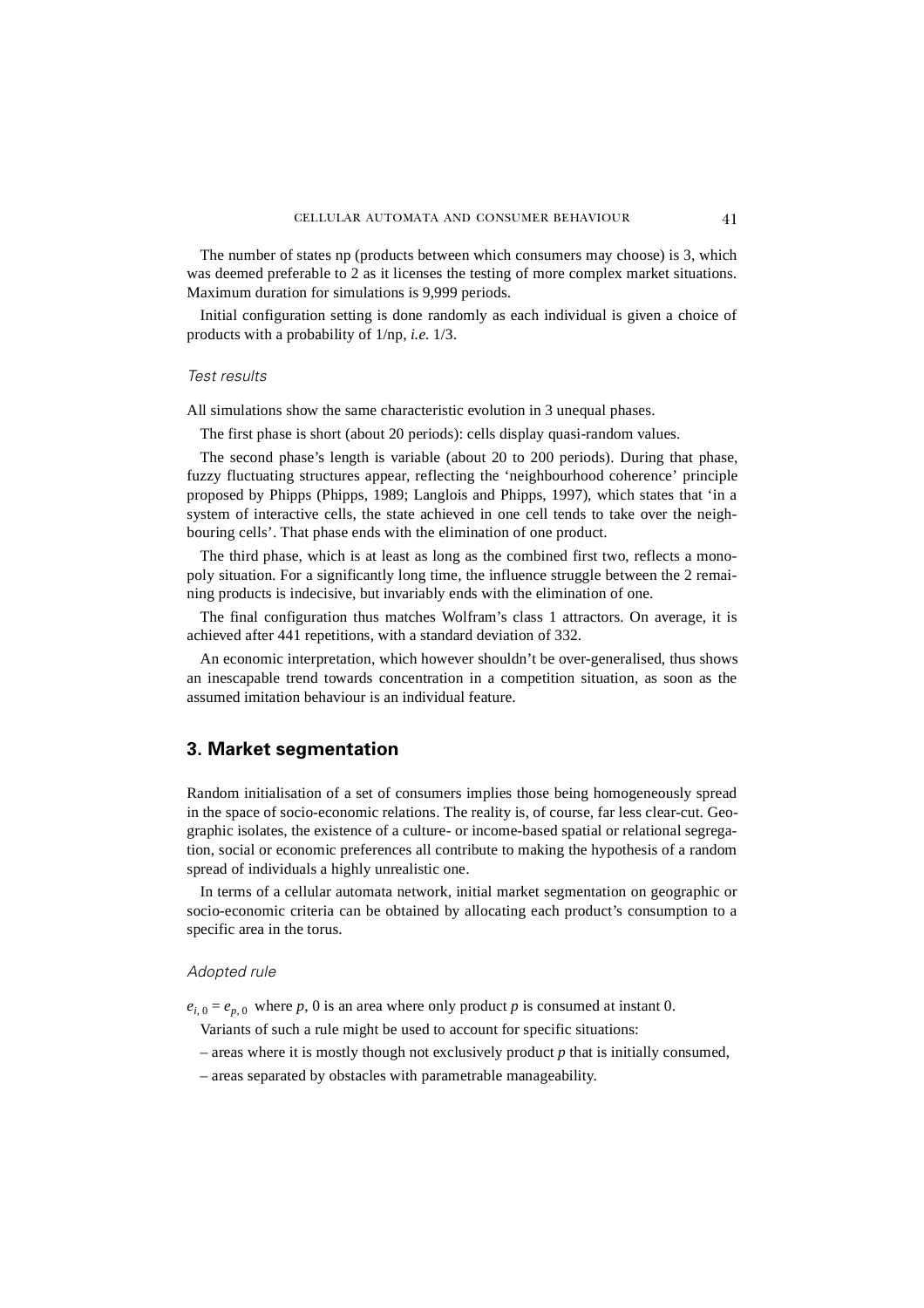*Test*

Initial market segmentation between 3 products consumed by 3 distinct areas show an evolution that is quite similar to the initial model's, albeit with slower convergence. Even so, the difference between observed averages is not significant.

# **4. Alternative relational behaviours**

Other behaviours than the mere imitation of neighbours can be assumed: nonconformism, the following of opinion leaders, and sensitiveness to other individuals.

## **4.1.** *Nonconformism*

It is defined as the reverse of imitation behaviour. Nonconformist individuals will regularly choose the minority consumption mode in his neighbourhood.

*Adopted rule*

Let  $e_{i, t} = f(1 - p(e_{v, t-1}))$ 

*Test (cf. Appendix 1)*

If the nonconformist behaviour is extended to all consumers (which may sound paradoxical), then market evolution becomes dependent on a global change of state for all cells and each period. A more or less regular alternation is observed as no product becomes dominant (*cf.* Wolfram's class 2).

If the nonconformist behaviour is limited to a minority of consumers (1/24), market evolution becomes chaotic as no product becomes dominant (*cf.* Wolfram's class 3).

Nonconformists thus appear as likely to block the market convergence process. A minority of them is enough to maintain a situation of unstructured competition.

## **4.2.** *Following opinion leaders*

The following of neighbouring opinion leaders should logically entail the sales expansion of products consumed or prescribed by the leader.

*Adopted rule*

If there is an opinion leader in a consumer's neighbourhood, then the consumer will buy the product consumed by the leader.

Let  $e_{i,t} = e_{o,t}$  where  $o \in v$  and  $e_{o,t}$  is the state of the opinion leader at *t*.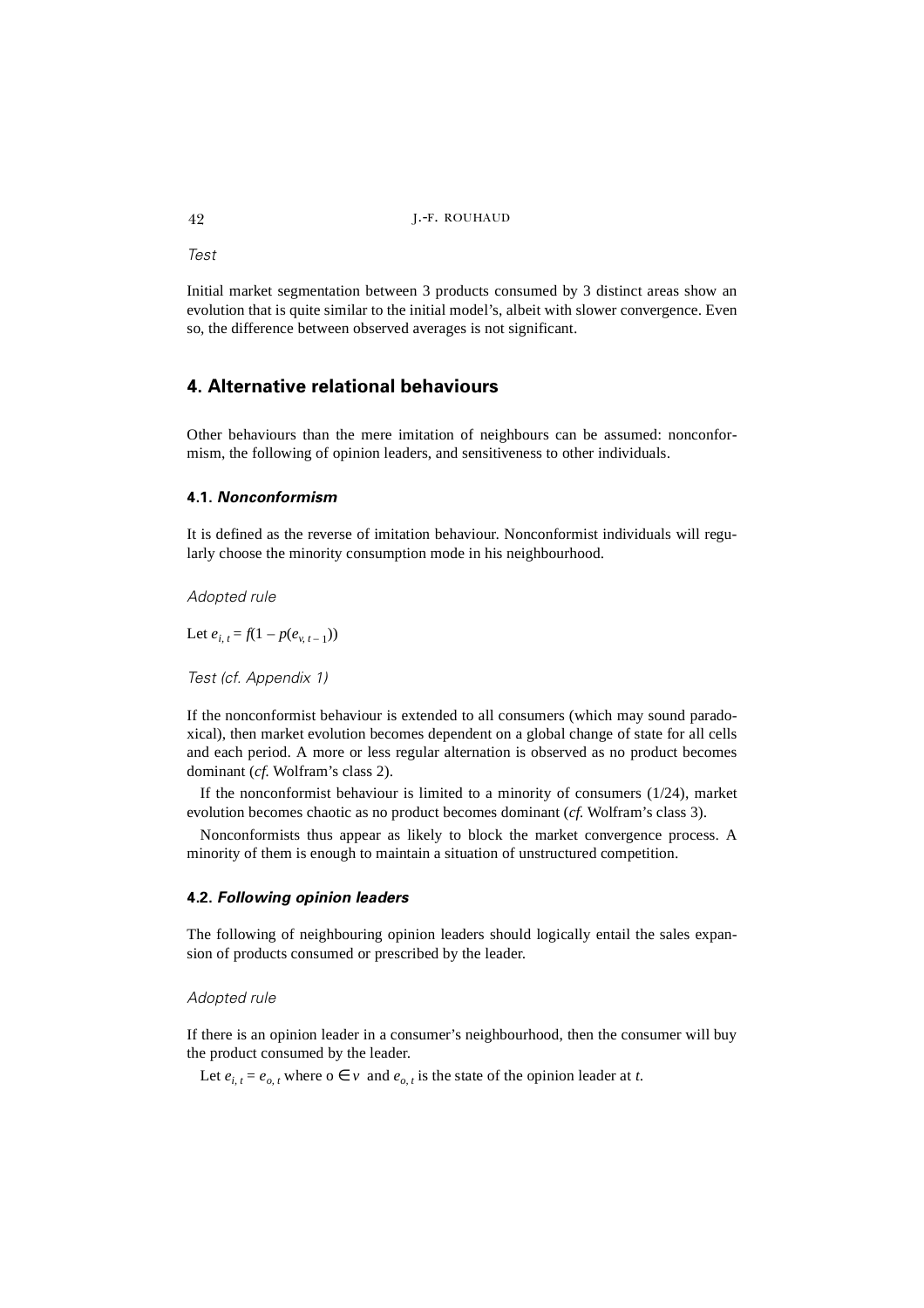Other rules might be posited, notably:

- the existence of an opinion leader whose neighbourhood would only react through a rise in the likelihood of choice of the product consumed by the leader;
- the influence of an opinion leader reaching beyond the consumer's neighbourhood radius (e.g. some stars' media power).

#### *Test*

The existence of specific opinion leaders for any one product will inevitably result in the domination of that product (*cf.* Appendix 1). This result is, of course, a function of the rule giving the dependency relation to the leader.

#### **4.3.** *Sensitiveness to other individuals*

Sensitiveness to other individuals entails an increase in the psychological importance given to neighbourhood actions. That behaviour increases the number of connections linking sensitive individuals to other individuals.

In terms of cellular automata, that phenomenon can be represented by an alteration in the rules defining neighbourhood and the spatial density of individuals.

#### 4.3.1. *Altering neighbourhood rules*

Von Neumann's neighbourhood, which is limited to the 4 orthogonally adjacent cells, reduces connectivity by 50% compared to Moore's neighbourhood.

Moreover, it has an increasing effect on inter-cell distances.

Indeed, with Von Neumann's neighbourhood, the distance between individuals *A* and *B* is a rectilinear distance written:

$$
d(A, B) = X_{ab} + Y_{ab}
$$

where  $X_{ab} = |X_a - X_b|$  and  $Y_{ab} = |Y_a - Y_b|$ .

With Moore's neighbourhood, the *A-B* distance becomes:

$$
d(A, B) = \sup(X_{ab}, Y_{ab})
$$

Hence, the distance between *A* and *B* when located on a portion of a torus like:

#### O B O O O O

#### O O O O A O

is written  $d(A, B) = 3 + 1 = 4$ , with Von Neumann's neighbourhood, and  $d(A, B) =$  $\sup(3,1) = 3$  with Moore's neighbourhood.

That phenomenon can slow down a potential convergence of the network.

Other types of neighbourhood, random and/or taking various shapes, might also be applied (*cf*. Margolus and Toffoli, 1987).

The increase in the neighbourhood radius  $R$  is yet another type of neighbourhood alteration.

The initial model is based on  $R = 1$ .

With Moore's neighbourhood, the number of neighbours is  $(2R + 1)^2 - 1$ , *i.e.* 24 neighbours for  $R = 2$  and 48 for  $R = 3$ . In order to take account of the variable intensity of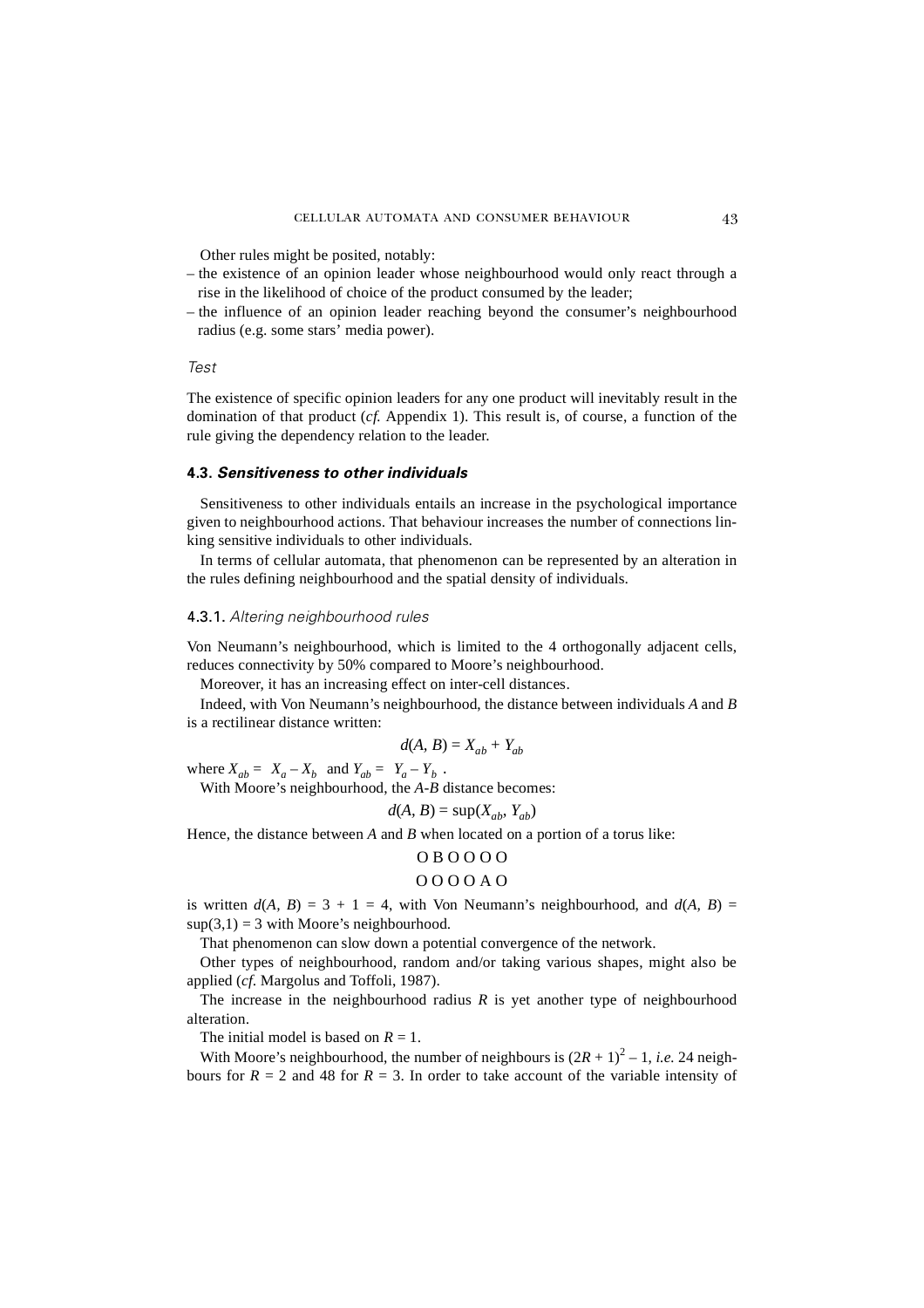inter-individual relations, the influence of such neighbours might be weighted according to  $1/D^2$  where *D* is the consumer-neighbour distance.

## 4.3.2. *Density decrease of individuals on torus*

A decrease in the number of individuals on an unchanged torus will decrease average connectivity to the same extent. If individuals are spread randomly, the number of connections per individual may vary enormously (*e.g.* from 0 to 8 with Moore's neighbourhood).

### 4.3.3. *Test*

The decrease in average connectivity involved by Von Neumann's neighbourhood entails market instability (elimination of one of the 3 products, then an oscillating checkerboard pattern with full alternation of states in all cells) in 33% of simulations. In the other cases, total domination of one product is observed after a longer period of time than with Moore's neighbourhood.

With Moore's neighbourhood, a 50% density decrease will generally result in a 'freeze' of important areas in the torus and a domination of one of the products, though not an absolute domination in 80% of simulations.

# **5. Non-relational behaviours having direct impact on product choice**

Two types of contradictory behaviours will be discussed: brand loyalty and the search for alternatives.

#### **5.1.** *Brand loyalty*

Brand loyalty has long been a staple ingredient in the practice of marketing specialists. It features the idea of an individual memory.

#### *Adopted rule*

The likelihood of a choice made by the individual  $i$  at  $t$  being identical to that made at  $t-1$ is  $p(w < \varphi)$ , with *w* a random variable according to a probability law *p* constant between 0 and 1, and  $\varphi$  a product loyalty index such as  $0 < \varphi < 1$ .

Let  $e_{i,t} = f(\phi e_{i,t-1} + (1 - \phi) p(e_{i,t}))$ 

Numerous variants can be imagined, notably:

- a specific loyalty index for each individual (as opposed to a global one);
- a same choice by *i* renewed for a number a periods, with a change occurring only after long and variable periods of time;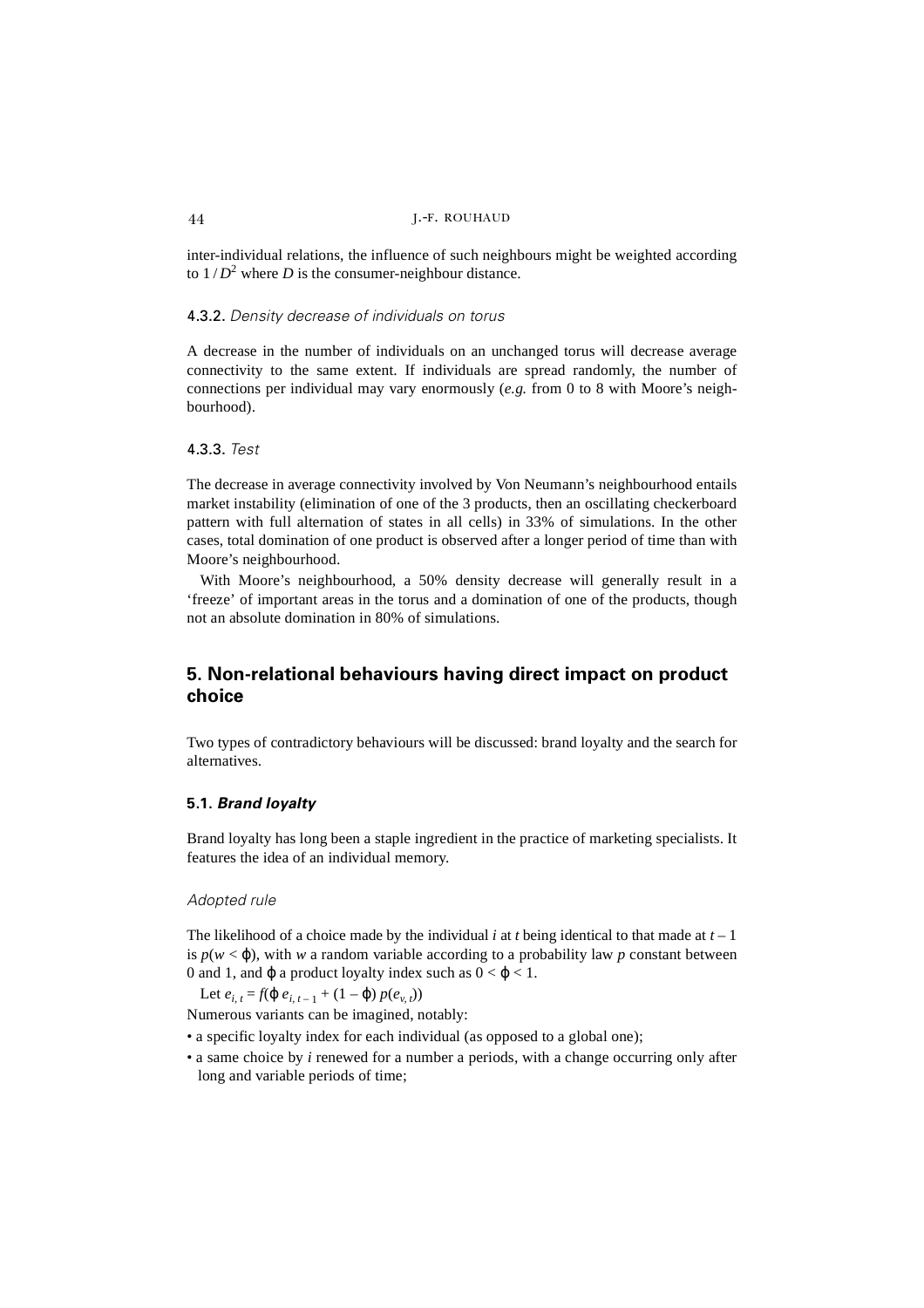• a same choice renewed by *i* except when a cognitive dissonance phenomenon occurs that will lead *i* to change its purchasing habits.

#### *Test*

The tests made for  $\phi = 0.9$  show a slowdown of the evolution towards the domination of one product. However, such domination is generally ineluctable.

#### **5.2.** *Variety search*

That behaviour has been the subject of numerous studies (*cf.* Ter Haserborg and Massen, 1998, for a recent synthesis). Contrary to the previous behaviour, the search for alternatives implies purchases that are, when possible, not identically renewed, or diversified purchases to answer the heterogeneous needs of a family.

#### *Adopted rule*

Each individual will seek to consume a different product from the previous period's and will imitate his neighbourhood if no such product is available.

Let  $e_{i,t} = f(e_{i,t-1}, p(e_{v,t-1}))$  with, if possible,  $e_{i,t}$  < >  $e_{i,t-1}$ 

Some alternative rules might be posited:

- an alternative search behaviour applied as a function of a probability law;
- an alternative search behaviour applied without any reference to neighbourhood (that hypothesis, if generalised, would destroy the main originality of cellular automata, individuals' interactivity);
- a multi-period alternative search behaviour based on the type of products consumed during *p* previous periods.

## *Test*

Generalising such behaviour to all individuals will generate chaotic structures.

If such behaviour only pertains to a minority of individuals, the elimination of one of the 3 products will occur rather quickly. Henceforward, it's a chaotic fluctuation pattern that will characterise market time path.

# **6. Non-relational behaviours having indirect impact on product choice**

Those can take various shapes: lifestyle, family life cycle, personality, beliefs and attitudes, etc.

Three factors were built into the CAMAC model: individual mobility, family size, and internal decision processes within the family.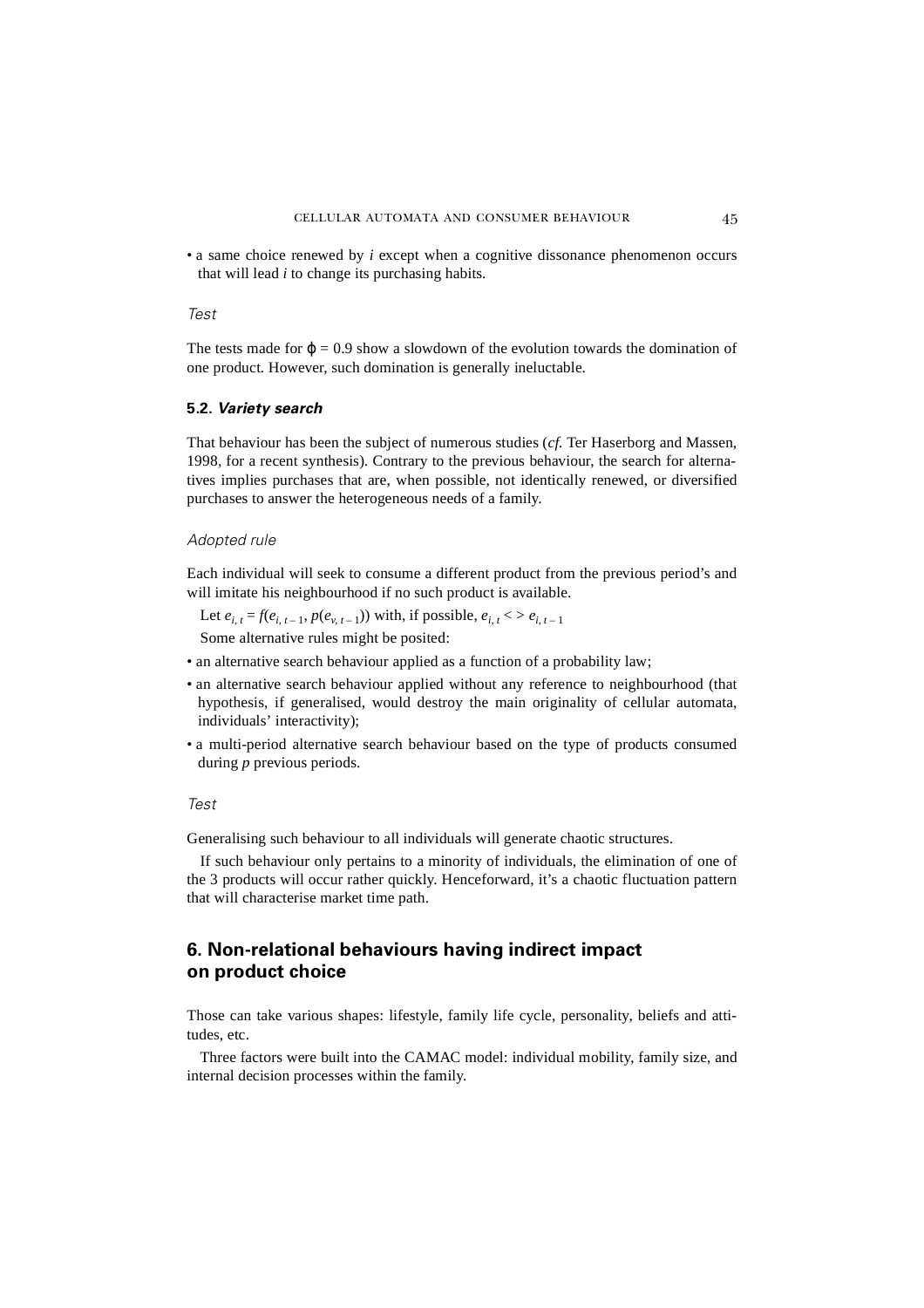## **6.1.** *Individual mobility*

That mobility can be geographic and/or relational and socio-economic. In terms of cellular automata, it is represented by relevant individuals moving throughout the torus, hence an alteration of their neighbourhood.

## *Adopted rule*

Each period *t*, a random set of *m* individuals *i* is made to move. Those exchange coordinates, thus making the moving distance variable and random.

Let  $X_{i, t}$  < >  $X_{i, t-1}$  and/or  $Y_{i, t}$  = < >  $Y_{i, t-1}$ 

where  $X_{i}$ , and  $Y_{i}$ , are individual *i*'s coordinates on the torus.

The main alternative rules applicable would be:

- limiting moving distance to one cell a period;
- the randomhood of the number m of mobile individuals.

*Test (cf. Appendix 2)*

Generalised mobility being quite unrealistic, a test was made with a mere 1/12 of the population considered as mobile. No alteration in the initial attractor was observed, but a slowdown in convergence appears. Thus, increased individual mobility would curb product elimination processes.

## **6.2.** *Family size and internal purchase decision processes*

Family size and the decision making process are linked as regards their impact on product purchase. For a determined number of consumers, the average size of families may not have any influence on purchased goods volume, but the internal decision process may affect choices. In this respect, a society where everyday purchases are made by the mother alone will most probably result in very different choices from those in a society where, average family size being constant, choices are individually made by each member of the family.

## *Adopted rule*

Family size is represented by the clustering of a number of cells whose evolution is dependent on rules reflecting purchase decision processes. For instance, a 4-cell square can simulate the average nuclear family, a 9-cell square a traditional patriarchal family.

The internal purchase decision process can be an autocratic one (the 'breadwinner' will decide on his own by observing his neighbourhood's behaviour), a centralised democratic one (product choice is made on an internal family vote), or a decentralised democratic one (each family member deciding on his own without consulting other members).

The main alternative rules applicable are: geographically or socially mobile families; variable size and behaviour families; more complex purchasing decisions.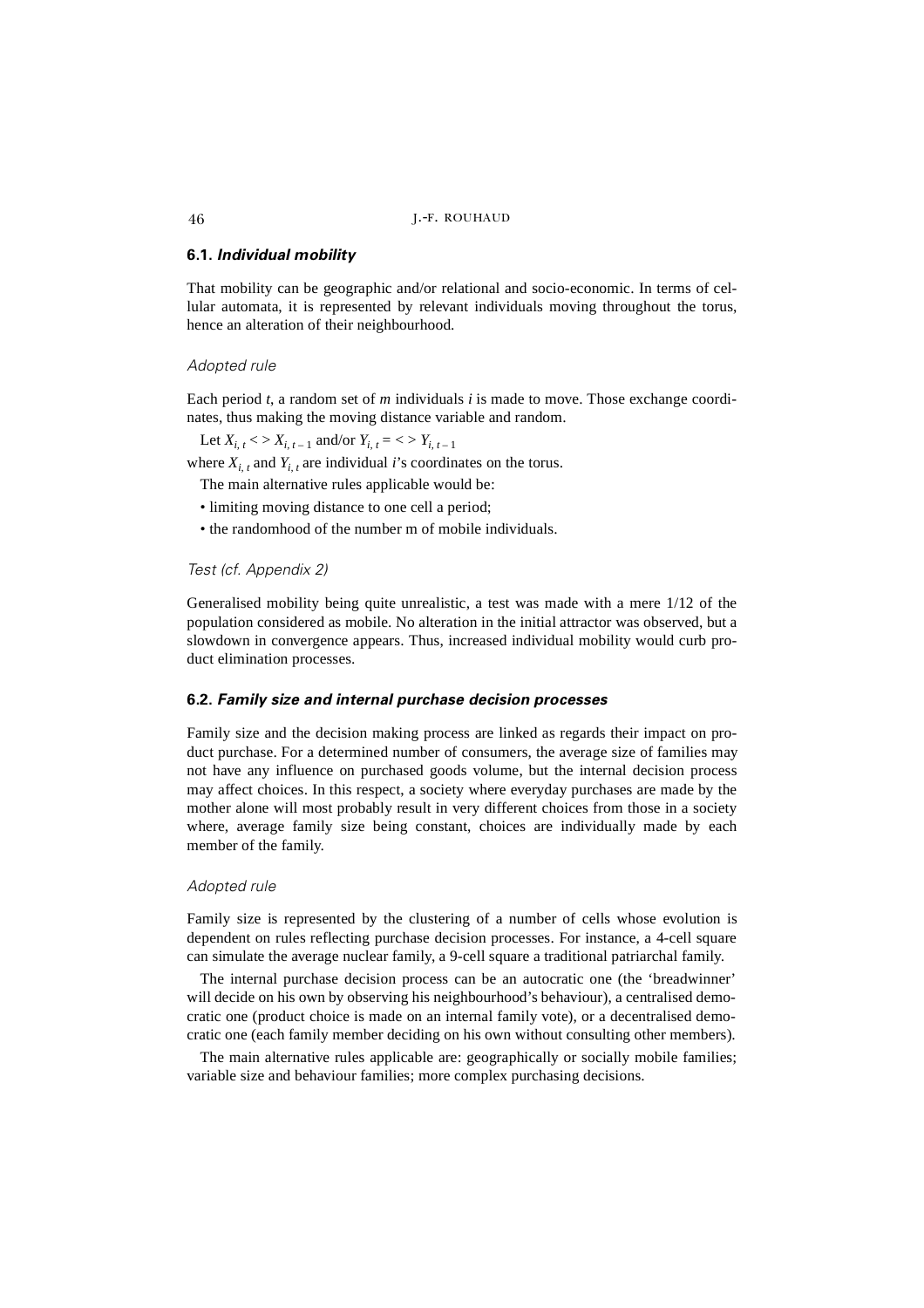#### *Test (cf. Appendix 2)*

The tests conducted show a clear-cut relation between family size and the speed at which products are eliminated from the market. A society made of small families would undergo a slower rate of industrial and commercial concentration.

It also emerges that a decentralised democratic family decision mode is a slowdown factor in the convergence towards a stable state.

# **7. Other socio-economic parameters**

Four more parameters were studied: market size, inter-individual distances, the number of competing products and the existence of durable goods.

## **7.1.** *Market size*

Market size will *a priori* exert considerable influence not only on purchase volume, but also on purchase variety. A large market can then be expected to allow a lot more brands to survive than a smaller market.

Tests conducted (*cf.* Appendix 3) confirm that intuition and show the slower convergence observed on large markets.

#### **7.2.** *Inter-individual distance*

Increased spatial or socio-economic distances look likely to encourage the maintaining of specific consumption modes within certain groups.

The test conducted (*cf.* Appendix 3) consisted in comparing the standard market (a  $24 \times 24$  torus where maximum inter-individual distance is, using Moore's neighbourhood,  $d$ max = sup(nx/2, ny/2) with nx and ny = 24, *i.e.*  $d$ max = 12) and a more scattered market (an 8 X 72 cell torus where maximum distance becomes 36). That test corroborates the hypothesis.

#### **7.3.** *Number of competing products*

Market time paths observed in the standard model go through different product elimination phases.

The positive relationship between the number of products initially present on the market and the number of repetitions needed to achieve a stable final state is confirmed by testing (*cf.* the comparison of 2, 3, 4 product variants in Appendix 3).

#### **7.4.** *Durable goods*

A durable good, by definition, is only renewed after lengthy periods of time. Therefore, the evolution of the system that describes the market should be slowed down.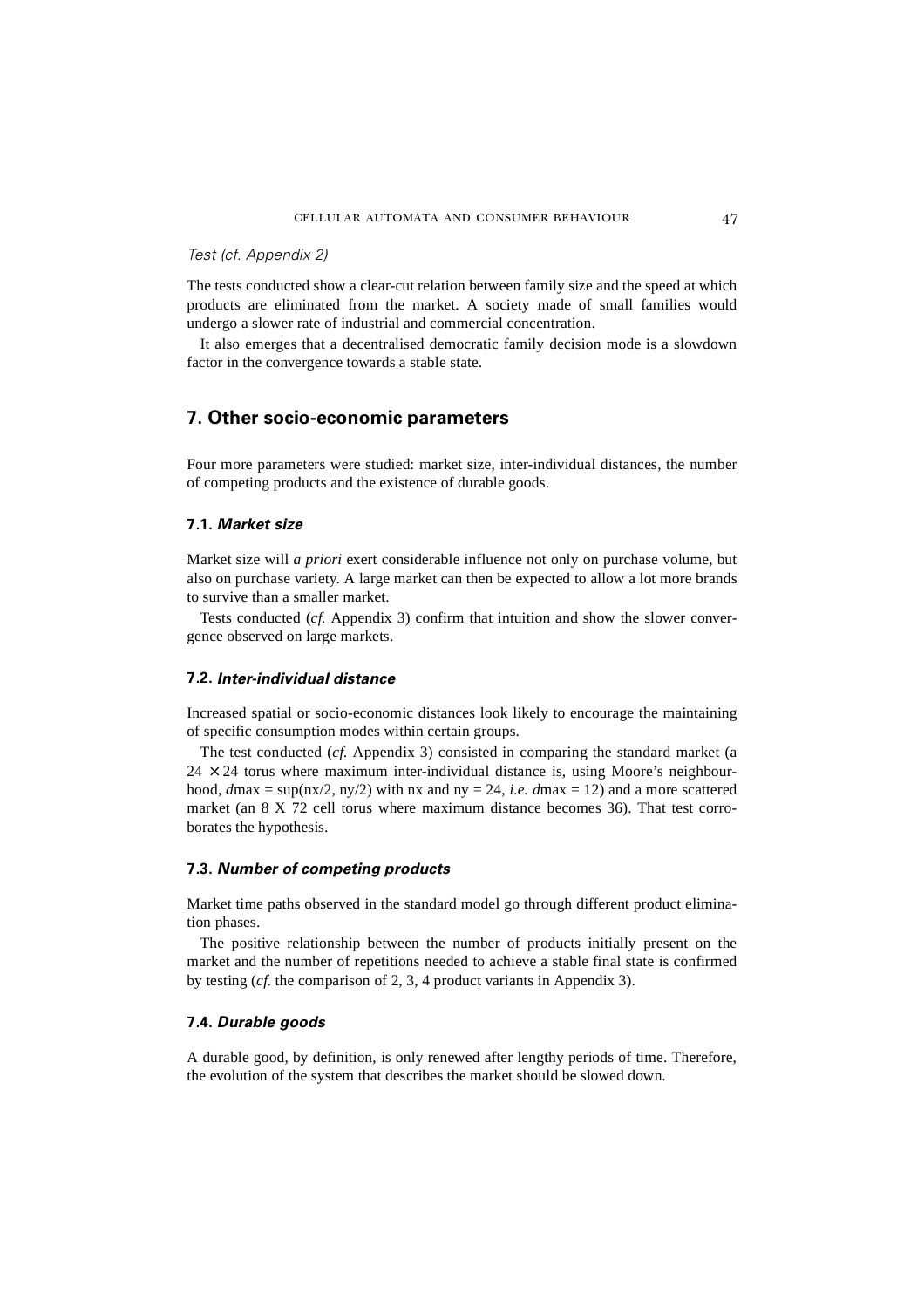The test consisted in assuming the renewing of products every 10 periods. Each consumer was randomly initialised, *i.e.* repurchase individual dates are not simultaneous.

Tests conducted (*cf*. Appendix 3) significantly confirm that a durable goods market will show slower convergence.

# **8. Mixed simulation models**

The various factors just examined may be combined to modelise a much less theoretical market. For instance, two variants including 4 products and purchases made each period have been tested: a 'traditional society' variant and a 'transitional modern society' one.

#### *Hypothesis*

Traditional society: 576 individuals in 64 autocratic 9-member families, segmented initial distribution, high brand loyalty ( $\varphi = 0.9$ ), no variety search, Von Neumann's neighbourhood, no individual mobility.

Transitional modern society: 576 individuals in 144 autocratic, 4-member families, random initial distribution, zero brand loyalty ( $\varphi = 0$ ), variety search (1/24 of population), Moore's neighbourhood, individual mobility.

### *Results*

Traditional society: a very slow convergence towards a stable state can be observed, characterised by a long duopoly involving a leader and a challenger, with the latter eventually disappearing after an average 5,226 periods (standard deviation: 1,777).

Modern society: a generally quick disappearance of 2 in 4 products is observed, together with the institution of a chaotic pattern of comparative balance between the 2 remaining products for more than 2,000 periods, which highlights, among other things, the homeostatic properties of variety search, as well as the role of individual mobility. The elimination of the third product occurs after 2,636 periods on average (standard deviation: 1,606).

## **9. Prospects and conclusion**

The CAMAC model is but a metaphor of consumer goods markets. Its limitations are obvious: the postulate of neighbourhood interactions characterising cellular automata, the mechanist and static nature of individual behaviours, the mode of representation of time, and, broadly speaking, the long-standing philosophical enigma of the correspondence between the mathematical version of a given problem and the real world, discussed by Casti (1991) among others. Moreover, it only points out long-term trends. It is an exploratory model yet to be experimentally validated.

For all those caveats, the interest of using cellular automata networks is quite clear. On the basis of the individual imitation behaviour postulate, the model contributes to the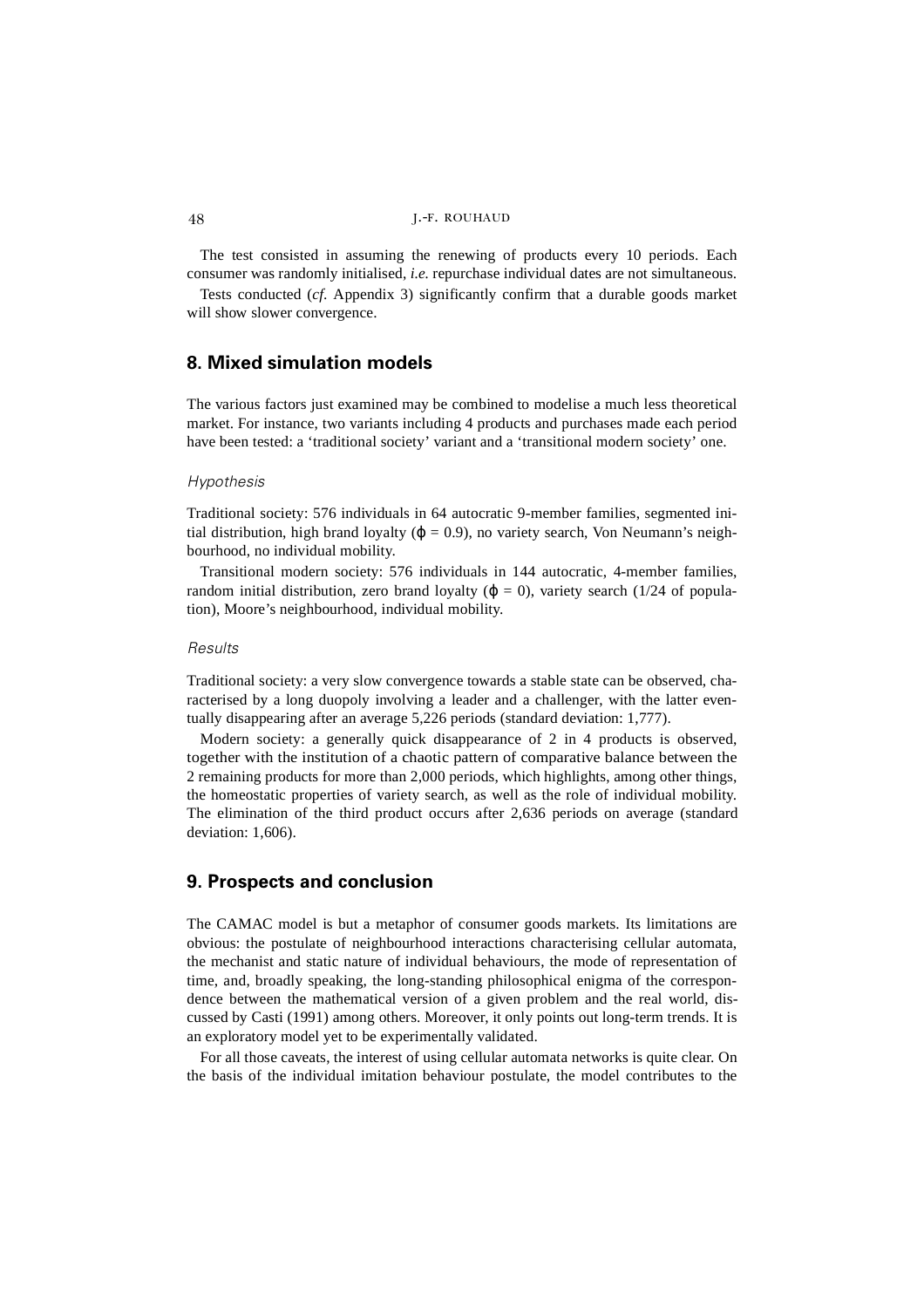experimental deduction of economic relations such as market convergence towards a monopoly situation and their potential instability.

This kind of model, offering an array of tools, can be easily supplemented to account for a concrete situation. Modelised consumer behaviour can be enriched by some variables like those of multi-attribute models.

The results of this investigation thus help demonstrating the feasability of building cellular automata-based behavioural modules that can express a whole range of individual consumption reactions and a variety of socio-economic environments. Other players, like the Stock Exchange and the State might be integrated in that analysis (*cf.* the suggestions in Deissenberg, (1996)).

As a conclusion, the model shows the interest of resorting to cellular automata for the comprehension and simulation of consumer goods markets where individual relations come into play. This new tool is easy to implement and fit to describe and analyse complex economic and relational phenomena.

*Acknowledgments.* Special acknowledgement to Jean-Charles Khalifa, University of Poitiers, for his friendly and invaluable help.

# **Appendices: tests in the CAMAC model**

Number of tests: 30 tests per variant with a maximum 9,999 periods per test.

Default hypothesis in tests:

- $24 \times 24$ -cell torus containing 576 individuals
- 3 products
- Moore's neighbourhood
- No nonconformism, no brand loyalty, no variety search
- Purchases made each period.

*m*: number of periods simulated before stable final state sets in.

The difference in *m* averages between the resulting final state and the standard model's final state may be significant at the trust threshold 95% (SIG) or non-significant (NS). σ is the standard deviation.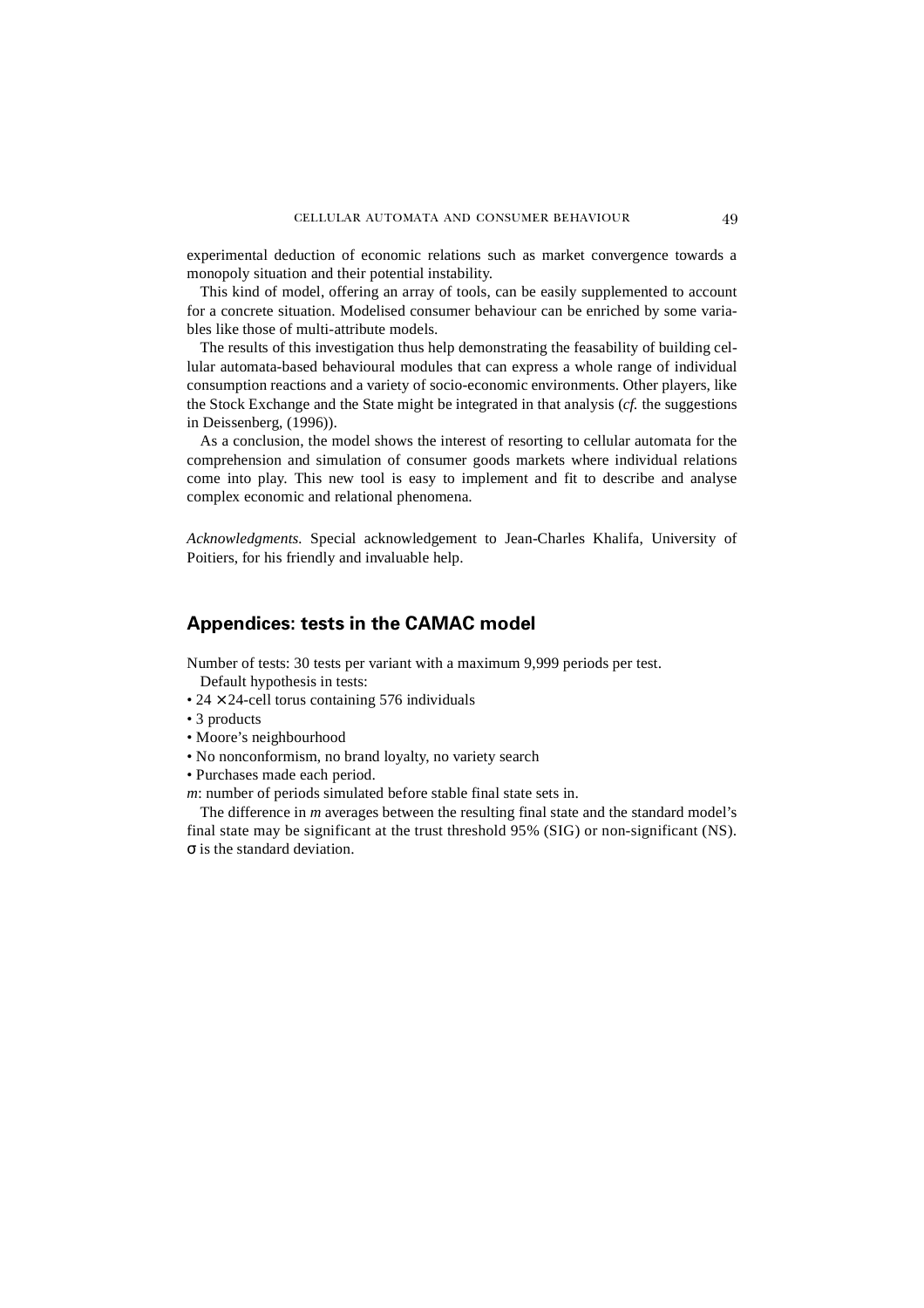| <b>Behaviour</b>                                     | Market time path                                        | <b>Final state</b>                         |
|------------------------------------------------------|---------------------------------------------------------|--------------------------------------------|
| Imitation (standard model)                           | Fluctuating structures, then duopoly<br>and monopoly    | $m = 441.5$<br>$\sigma = 332.6$            |
| Initial market segmentation                          | Slow convergence towards monopoly                       | $m = 605.6 \ \sigma = 259.2$<br><b>SIG</b> |
| Generalised nonconformism                            | Alternating structure with 2 or 3 surviving<br>products | No stable final state                      |
| Nonconformism for 1/24<br>of individuals             | Chaotic structure without a dominating<br>product       | No stable final state                      |
| 4 opinion leaders for one<br>of the products         | Absolute domination of product prescribed<br>by leader  | $m = 488.9 \space \sigma = 486.9$          |
| Sensitivity to others<br>Von Neumann's neighbourhood | 1/3 cases: oscillations<br>$2/3$ cases: monopoly        | $m = 969.2 \ \sigma = 526.3$<br>SIG        |
| Sensitivity to others<br>50% density                 | Frozen areas with monopoly in 80%<br>of situations      | $m = 848.4 \ \sigma = 386.2$<br><b>SIG</b> |

# **Appendix 1: Relational behaviour**

# **Appendix 2: Non-relational behaviour**

| <b>Behaviour</b>                                | Market time path                                | <b>Final state</b>                            |
|-------------------------------------------------|-------------------------------------------------|-----------------------------------------------|
| <b>Brand loyalty</b><br>$\varphi = 0.9$         | Slow convergence towards<br>monopoly            | $m = 621.8$ $\sigma = 75.2$<br><b>SIG</b>     |
| Generalised variety search                      | Chaotic structure with strong cell alternation  | No stable final state                         |
| Variety search for 1/24<br>of individuals       | Duopoly, then chaotic fluctuations              | No stable final state                         |
| Mobility for 1/12 of individuals                | Slow convergence towards<br>monopoly            | $m = 731.8 \quad \sigma = 398.7$<br>SIG       |
| 9-member families (autocratic)                  | Fast convergence towards<br>monopoly            | $m = 66.4 \quad \sigma = 28.9$<br><b>SIG</b>  |
| 4-member families (autocratic)                  | Moderately fast convergence towards<br>monopoly | $m = 187.7 \quad \sigma = 96.1$<br><b>SIG</b> |
| 4-member families (decentralised<br>democratic) | Convergence towards monopoly                    | $m = 441.5 \quad \sigma = 332.6$<br>NS        |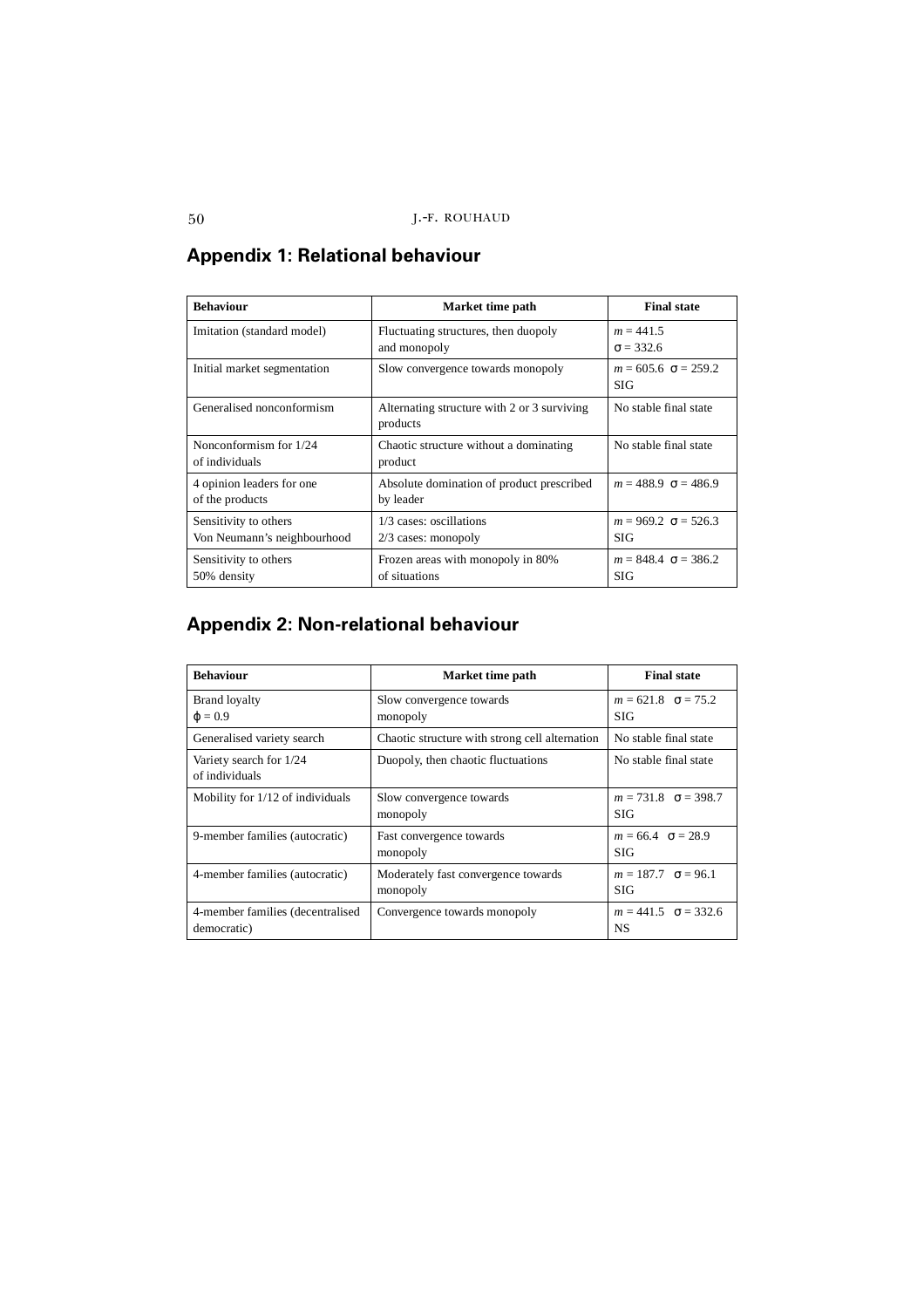| <b>Parameters</b>                                       | Market time path                                | <b>Final state</b>                            |
|---------------------------------------------------------|-------------------------------------------------|-----------------------------------------------|
| Market size<br>$(12 \times 12$ cells)                   | Fast convergence towards<br>monopoly            | $m = 187.7 \quad \sigma = 96.1$<br>SIG        |
| Market size<br>$(36 \times 36$ cells)                   | Slow convergence towards<br>monopoly            | $m = 2,377.0 \quad \sigma = 1,601.9$<br>SIG   |
| High inter-individual distance<br>$(8 \times 72$ cells) | Very slow convergence towards monopoly          | $m = 2,545.5$ $\sigma = 1,664.8$<br>SIG       |
| 2 competing products                                    | Moderately fast convergence towards<br>monopoly | $m = 376.5 \quad \sigma = 258.3$<br><b>NS</b> |
| 4 competing products                                    | Moderately slow convergence towards<br>monopoly | $m = 737.1 \quad \sigma = 524.3$<br>SIG       |
| Durable goods<br>$(10 \text{ periods})$                 | Very slow convergence towards monopoly          | $m = 2,260.8$ $\sigma = 1,632.9$<br>SIG       |

# **Appendix 3: Socio-economic parameters**

# **References**

- Bass F.M. (1969) A New Product Growth Model for Consumer Durables, *Management Science* **15** (5).
- Bhargava S.C., Kumar A., Mukherjee A. (1993) A Stochastic Cellular Automata Model of Innovation Diffusion, *Review Technological Forecasting and Social Change* **44**.
- Casti J. (1991) *Searching for Certainty*, Ed. William Morrow.
- Deissenberg Ch. (1996) A Simple Cellular Automaton Model of Complex Consumption Behavior, 3e Rencontre internationale ACSEG, Nantes.
- Dubois B. (1994) Comprendre le consommateur, 2nd edition, Ed. Dalloz.
- El Ouardighi F., Tapiero C.S. (1997) Modèles de diffusion en marketing, *Revue Recherche et Applications en Marketing*, **12** (4).
- Engel J.F., Blackwell R.D., Miniard P.W. (1993) Consumer Behavior, 7th edition, The Dryden Press.
- Fuks H., Boccara N. (1995) Cellular Automata Models for Diffusion of Innovations, *Proceedings of the 6th Meeting on Instabilities and Nonequilibrium Structures*, Santiago.
- Fuks H., Boccara N. (1996) Modeling Diffusion of Innovation with Probabilistic Cellular Automaton, Spring School on Cellular Automata, Saissac.
- Langlois A., Phipps M., (1997) Automates cellulaires, Ed. Hermès.
- Margolus N., Toffoli T. (1987) *Cellular Automata Machines: A New Environment for Modeling*, The M.I.T. Press.
- Nord W.R., Peter J.P. (1980) A Behavior Modification Perspective on Marketing, *Journal of Marketing* **44**.
- Phipps M. (1989) Dynamical Behavior of Cellular Automata under the Constraint of Neighborhood Coherence, *Geographical Analysis*, 21.
- Robert-Demontrond Ph., Thiel D. (1996) Définition d'un programme de recherche connexionniste sur les trajectoires de marché, 3<sup>e</sup> Rencontre internationale ACSEG, Nantes.